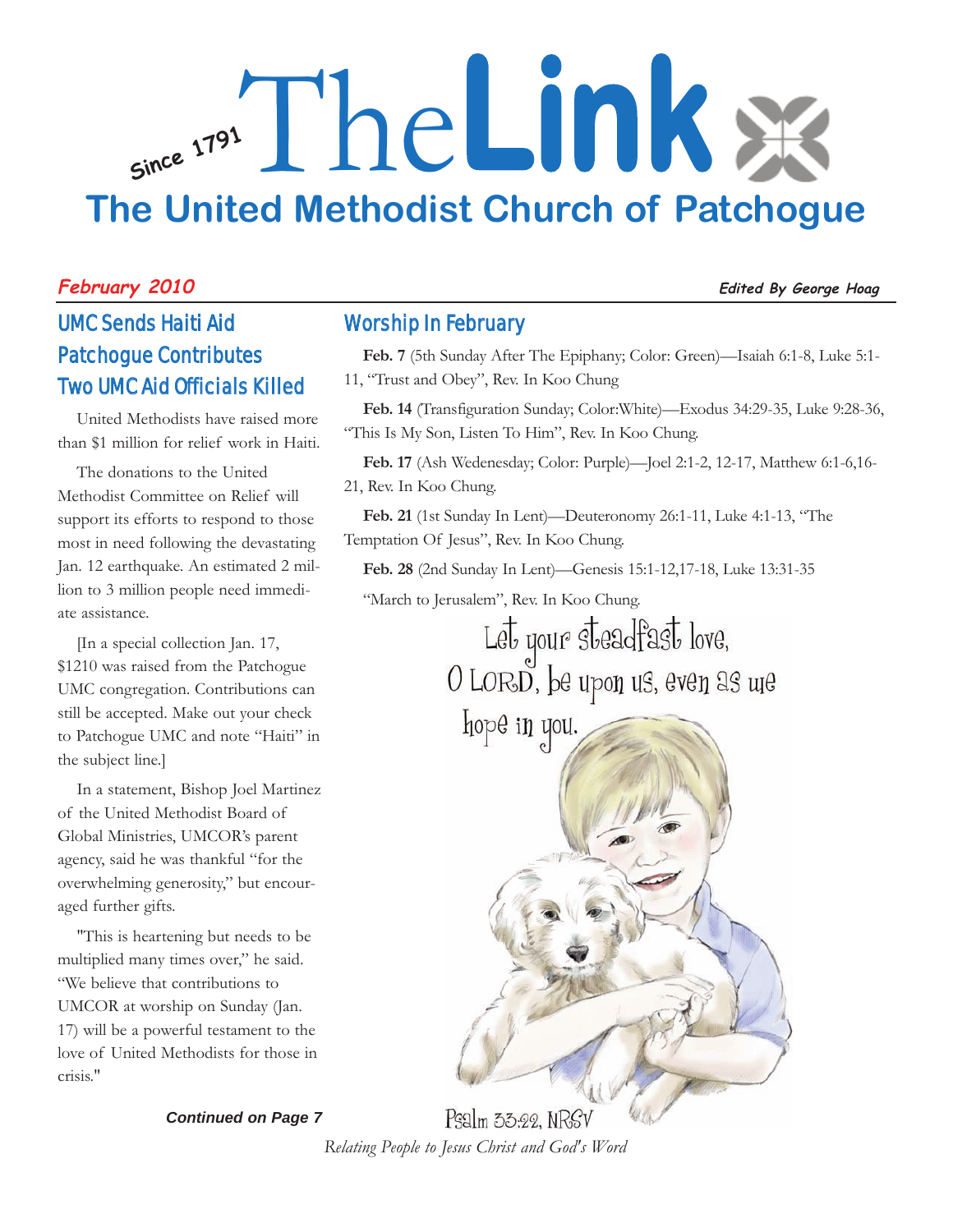# Circle of Concern

#### *Bereavement:*

Family and friends of Frances Dew.; Family and friends of Joan Simpson.

#### *For Guidance:*

Lisa D., Barbara McAllister, Joe Brentlink, Ray Gallo, Ray Clark, Maj. Don Cornwell stationed in South Korea, Cat Placement and Rescue, Christy Wood, Lois Wood, Michael Dellazizzi and family, Michael Amarati, Philip Demacos, Pat, Joanne, Robert C. Hiene, the Americo Family, Philip Crandall, Rose Conti and Dean Butera's mother, Toni, and Bob Pignataro.

#### *These Who are Hospitalized:*

Josh Boneventure, Christine Quinn's cousin Frank, Nana Grace, Nancy Marshall, Baby Joseph, Bertha Smith, Shelly Granger , Corinne Burdett, Cheryl Keeley's mother in law, Marie, Louis Adone, Lee Hollowell, Mary Payne, John Prodan and Connie Ott's grandson, Roberto (Bayport UMC.)

#### *These at Home:*

Betty Hansley, Joan Welsh, Joseph Weinzettle, Pat Carlson, Natalie Burnett-Lynch, Kathleen Chodorski, Philip Crandall, Kyra McCarthy, Debi DelRossi, Belle Barile, Tom Furman, Lisa Lopez, Dorotea Sanchez, Mary Jones, Frank Westerland, John, Mike Welsh, Hazel Freely, Dave McKendrick, Paul Rice, Timothy Oliva's Aunt Susan, Rosemarie, John Krulger, Shelly Granger, Steve Rice, Marie Lino, Marta ,June Barile, Donna Herrick and Philip Rudolph, Mike Amodio, Jytte & Nils Forensom (Geri Sheridan's relatives in Denmark), Carol Blank Robert Dodge and Suzanne Olivotti-Dodge.

#### *These who are in Rehab or Nursing Care Facilities:*

Alice Zahnd in Patchogue Nursing Center, 25 Schoenfeld Blvd., Patchogue, NY; Anna Satterly in Brookhaven Health Care Facility, 801 Gazzola Drive, East Patchogue, NY 11772; Kitty Brunnemer in Cedar Lodge Nursing Home, 6 Frowein Road, Center Moriches, NY 11934; Gerry Flood in St. James Nursing Home (Room 269) 273 Moriches Rd., St. James, NY 11780; Doris Shrimpton in Bellhaven Nursing Center, 110 Beaverdam Rd., Brookhaven; Hazel Nargi, Rachel Nason in McPeak's Adult Home, 286 N. Ocean Ave., Patchogue; Marian King in Sunrise Assisted Living, 2 Hills Rd., E. Setauket, Rm. 2; Anna Bonfe, Rm. 201, Cunningham Bldg., Loretto Rest, 708 E. Brighton Ave., Syracuse, NY 13205; Connie Halliwell, Our Lady of Consolation, 111 Beach Drive, West Islip, NY 11795.

\* Please contact the Church Office if someone should be removed or added.

#### Into Lent

We all are starting the journey of Lent on Feb. 17, Ash Wednesday. Ash Wednesday marks the beginning of the season of Lent. Lent is a forty day period of time from Ash Wednesday until Easter. The 40 days of Lent do not include Sundays, because each Sunday is considered a "miniature Easter," a time of joy

and celebration of Christ's resurrection.

What exactly is "Ash Wednesday"? Where does it come from? Ash Wednesday has its origins in the early Christian Church – somewhere between the sixth and eight centuries. Originally, the idea was that a Christian, as a sign of repentance, would sprinkle ashes on his or her head. In the Bible, ashes were always associated with humility and mortality, fasting and remorse. Ashes are supposed to remind us that we are mortal, that we will eventually become ashes after we die. We're only ashes, and we need to repent of our sins now while God gives us a time of grace.

Lent is a time to evaluate ourselves in light of God's Word. It's a time to repent our sin and receive God's forgiveness and strength to lead a Christian life. It's a time to renew our desire to serve God, and to be the Christians that God has made us to be.

We will start our Lenten practice with Ash Wednesday service on Feb. 17 at 7:00 p.m. I would like to invite all members and friends of The UMC of Patchogue to join the service and experience God's redeeming love in Jesus Christ within the community of faith. In our Ash Wednesday service, we will practice the imposition of ashes on our foreheads.

Let us make the journey of Lent together! Let us prepare the time to celebrate Jesus' resurrection together! Let us spend more time to prepare ourselves before God through bible study, devotion, prayer and serving our church and our community.

In Christ,

*—Rev. In Koo Chung*

*Lift up your church with your prayers, presence, gifts and service.*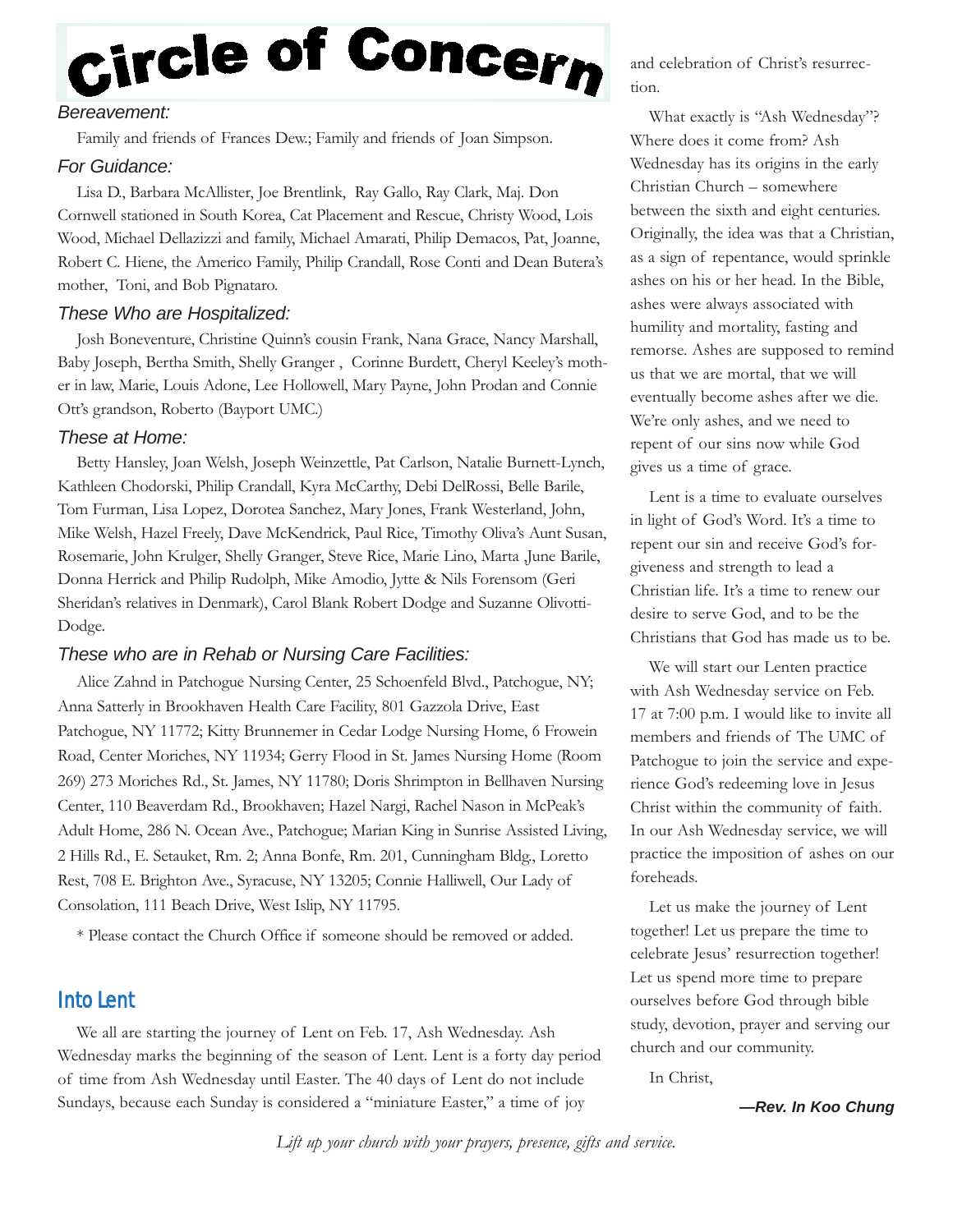#### **Stewardship**

Although the doldrums of winter are upon us, good works are brightening the future. Church was cancelled on Christmas Sunday, December l9, due to some 24 inches of snow. With no snow removal contract, Barry Burrell obtained four of our ALANON friends to clear sidewalks on Monday. Since most of them had neither hats or gloves, we provided them. One fellow wearing only sneakers, waded through three foot plus drifts to clear the snow away from the rear door and open a path so Swezey could deliver much needed fuel oil.

The New Year brought more snow storms and very cold weather. Sunday, January 3, was a windy day of eighteen degrees with a chill factor in the single digits. Fifty two stalwart members attended that Sunday. Even with the bad weather, your fidelity in giving is inspiring.

The United Methodist Youth under the leadership of Carla Gibson delivered the Christmas gifts collected for the adopt-a-grandparent program in January due to the inclement weather. They spent Sunday after Church into the early evening traveling from Bay Shore to out East. Our older members enjoyed and appreciated our youths' outreach. The MYF is planning a bowling outing on February 21.

The Sunday School, under the leadership of Barbara Schroeder, is planning a Spaghetti Dinner on Friday, March 5, to raise money for famine relief. The MYF will begin a 30 hour fast and lock-in directly after the dinner. This is no small sacrifice for teenagers. They will be asking members of the congregation to sponsor their

efforts with pledges. Please support them. It is so good to see our youth taking a more active roll in the life of our Church.

Lenny Pearson and Ray Henson took down a lot of our Christmas decorations. Lenny has been cleaning up the melted wax from the Christmas candles from the cushions, rugs and floor of the sanctuary. Ray and I fulfilled a year old promise to improve conditions in the office of Early Head Start. They lease the lower north classrooms in Wesley Hall.

The Saint Valentines Day Dance will be held on Saturday February l3, from 7-ll PM at the VFW Hall on Edwards Street, Patchogue. Steve Rice is again chairing the event and has tickets available for \$25 a person. The fund raiser is to help pay off the new boiler in the parsonage. Everyone had a great time last year. There is room for only seventy people, RSVP soon by calling Steve at 445-7977 or Chris in the office at 475-0381. See you there!

Steve Rice is coordinating our ushers for Sunday services and special events. We need you to be an usher. The job description entails being in Church on Sunday at least a half hour early, passing out bulletins, greeting old friends, making new ones, and taking up the collection. Please call Steve (445-7977) or Chris in the office, 475- 0381, and let us know when you may want to serve. It could be once a month or every week, your choice. Thanks.

The Wesley Dinners Program has chosen the fourth Thursday of the month for serving free dinners to the public. Barbara Becker chairs the Committee. Trudy Mansfield is organizing the volunteers who will set up,

greet, serve, and clean up after the dinners. Sign up sheets are posted in Wesley Hall on Sundays, or you can call Trudy at home, 654-9355. Carol Kirschner is responsible for food safety. Steve Shadbolt will coordinate cooking and menus. Kathie Wells is the treasurer. What a great way to reach out to the community while serving Christ. Please join us.

The Prayer Shawl Ministry has provided shawls to ten people. Denise Whalen, Kathy Loris, Elizabeth Biederman, and Linda Stawecki say a prayer for the recipients with each stitch. If you would like to participate in this rewarding endeavor, or know of someone who needs one, please call Denise at 730-3656. Thank you ladies, for your good work.

The tragedy playing out after Haiti's 7.0 earthquake has touched us all. Our congregation raised \$l,200 for Haiti relief on Sunday, January l7. With God's help this money will substantially aid these shattered people.

We are blessed by the many people who support this Church with their tithes and talents. Tom Bracken, our Financial Secretary, and Kathie Wells, Treasurer, spend countless hours recording donations and paying the bills. Each week two counters record the many donations for that Sunday. These dedicated members are:

First Sunday: Linda Werner and Dave Hollowell.

Second Sunday: Lenny Pearson and Linda Stawecki.

Third Sunday: Debbie Kolacki and Kate Weber.

Fourth Sunday: Brenda Klingel and Joanne Shadbolt .

*—Dave Hollowell, Stewardship*

*Celebrate your life! Witness for your faith!*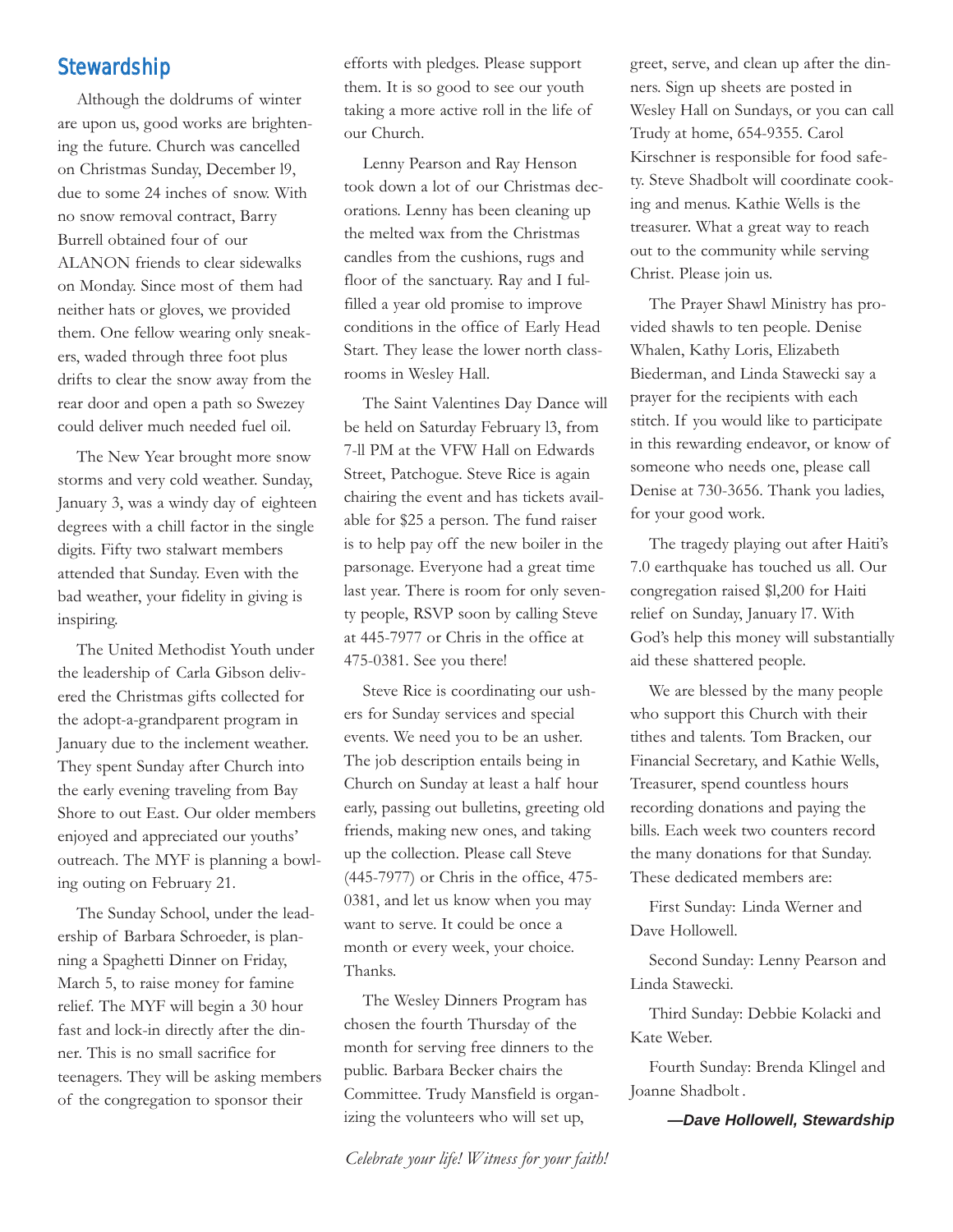#### Children's Ministry

 Child care is provided in the church nursery each week for infants and toddlers up to the age of 3. The nursery is located off of Wesley Hall; please ask an usher for assistance if you need help locating the nursery.

 There are Sunday school classes for children ages 3 through high school each week, except on Communion Sundays (the first Sunday of each month) when the children stay and participate in the worship service. The children and youth attend the beginning of the worship service on the other Sundays and leave for classes after the children's message.

 We invite all children and youth to join us in Sunday school!

#### Why is Lent 40 Days L ong?

(Remember Lent is 40 days, not counting Sundays)

Historically, it is based on the time Jesus spent in the wilderness fasting and praying and being tempted by the devil! See: Matthew 4:2 and Mark 1:13 and Luke 4:2.

The number 40 is a very popular number in the Bible. Take a look at the following to help link "40" to Lent.:

Do you remember how long it rained on Noah?Check these out too: How long were Moses spies away (Numbers 13:25) How long did the Israelites wander in the wilderness? (Numbers :) How many men were armed for Joshua's battle? (Joshua 4:13) How long were the Israelites in the hands of the Philistines? (Judges 13:1) How long did King Solomon reign? (2 Chronicles 9:30) How long was David king? (2 Samuel 5:4)

#### Welcoming Our Children and Youth to Worship

At the start of Sunday school this fall, a decision was made to have the children and youth stay for the entire worship service on Communion Sundays. This was done so they would feel more connected with the adults of the church and learn how to worship.

In order for the youngest members of our church family to feel welcome in worship, it's important to have them actively involved in the service. We'll be having our young people acting as acolytes, ushers and worship assistants on Communion Sundays, as well as working to make the service meaningful to all generations.

Children's bulletins and activity sheets are available on Communion Sundays, but it is hoped that these will be used only when necessary; it is important that parents and other adults who are with children in worship help them follow the order of worship and participate in the service. Materials on how to do this for both children and the adults with them are available from the ushers.

Some suggestions for helping your child participate in worship are:

#### **Before the service:**

- Sit where the children can see what is going on.
- Look up the hymns and scripture readings and read the words.

 Talk about any prayer requests you have and write them in the form provided.

#### **During the service:**

 Let your child help to hold the hymnal and run your finger beneath the words being sung.

 Encourage your child to draw a picture or write a response to the scripture readings and/or sermon.

During the passing of the peace introduce your child to those around

- Let your child put your offering in the basket.
- Hug your child to build a sense of warmth in being together.
- Be patient and try to remember what it was like to be a child.

#### **After the service:**

you.

Let your child know you enjoyed being in church with him or her.

 Discuss the service and ask a few questions: What do you remember about the service? What was the pastor trying to teach us?

 Explain something in the service that you think your child might not have understood.

How do you feel about having the children in worship on Communion Sundays? We'd love to hear from you. Please contact us at 363-6499 or debiek88@yahoo.com.

*—Don and Debbie Kolacki, Children's Worship Coordinators*

#### *—sundayschoolkids.com*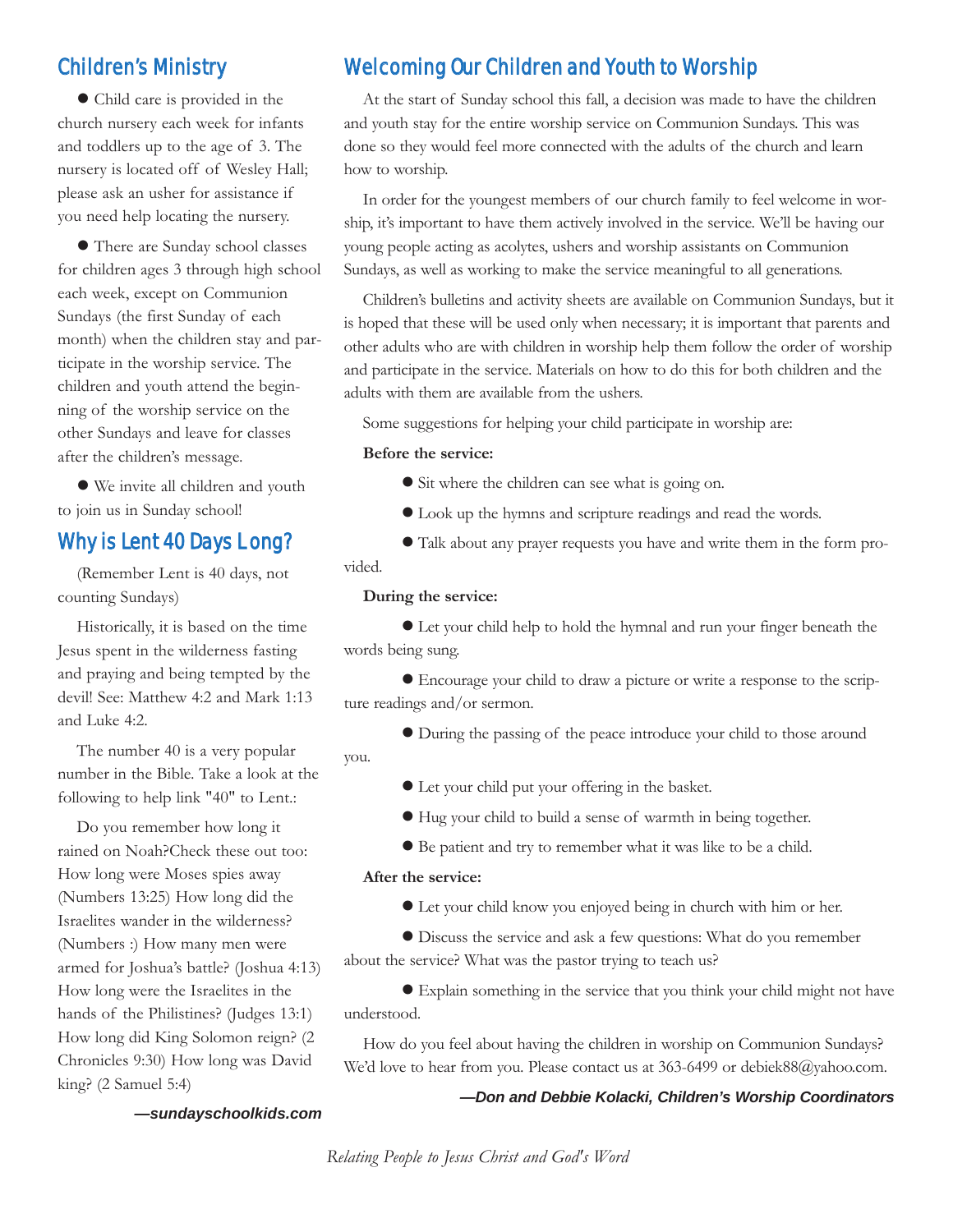## **United Methodist Church of Patchogue February 2010**

| <b>Sun</b>                                                                            | <b>Mon</b>              | <b>Tue</b>                                                                                    | <b>Wed</b>                                                          | <b>Thu</b>                                                                                       | Fri | <b>Sat</b>                                   |
|---------------------------------------------------------------------------------------|-------------------------|-----------------------------------------------------------------------------------------------|---------------------------------------------------------------------|--------------------------------------------------------------------------------------------------|-----|----------------------------------------------|
|                                                                                       | $\iota$<br>$7 p.m. -AA$ | $\overline{2}$<br>$10$ a.m.-Noon-<br>Food Pantry<br>$7:00 p.m. -AA$<br>7:30 p.m.—<br>Recovery | $\mathfrak{Z}$<br>7:00 p.m.-Wesley<br>Dinners Volunteer<br>Training | $\overline{4}$<br>6:15 p.m.-Wesley<br>Dinner Planning<br>Meeting<br>7:30 p.m.-Choir<br>Rehearsal | 5   | 6                                            |
| $\overline{7}$<br>$10 a.m.$ —<br>Communion Wor-<br>ship                               | 8<br>$7$ p.m. $-AA$     | 9<br>$10$ a.m.-Noon-<br>Food Pantry<br>$7:00$ p.m. $-AA$<br>7:30 p.m.-<br>Recovery            | 10<br>7:30 p.m.--Bible<br>Study                                     | 11<br>7:30 p.m.-Choir<br>Rehearsal                                                               | 12  | 13<br>7:00 p.m.—<br>Valentine's Day<br>Dance |
| 14<br>10 a.m.-Worship/<br>Sunday School<br>11:30 a.m. $-$<br><b>Finance Committee</b> | 15<br>$7$ p.m. $-AA$    | 16<br>$10$ a.m.-Noon-<br>Food Pantry<br>$7:00$ p.m. $-AA$<br>7:30 p.m.-<br>Recovery           | 17<br>7:30 p.m.--Bible<br>Study                                     | 18<br>7:30 p.m.-Choir<br>Rehearsal                                                               | 19  | 20                                           |
| 21<br>10 a.m.-Worship/<br>Sunday School<br>7:00 p.m.-Healing<br>Service               | 22<br>$7$ p.m. $-AA$    | 23<br>$10$ a.m.-Noon-<br>Food Pantry<br>$7:00$ p.m. $-AA$<br>7:30 p.m.—<br>Recovery           | 24<br>7:30 p.m.--Bible<br>Study                                     | 25<br>7:30 p.m.-Choir<br>Rehearsal                                                               | 26  | 27                                           |
| 28<br>10 a.m.-Worship/<br>Sunday School<br>11:30 a.m. $-$<br>Trustees                 |                         |                                                                                               |                                                                     |                                                                                                  |     |                                              |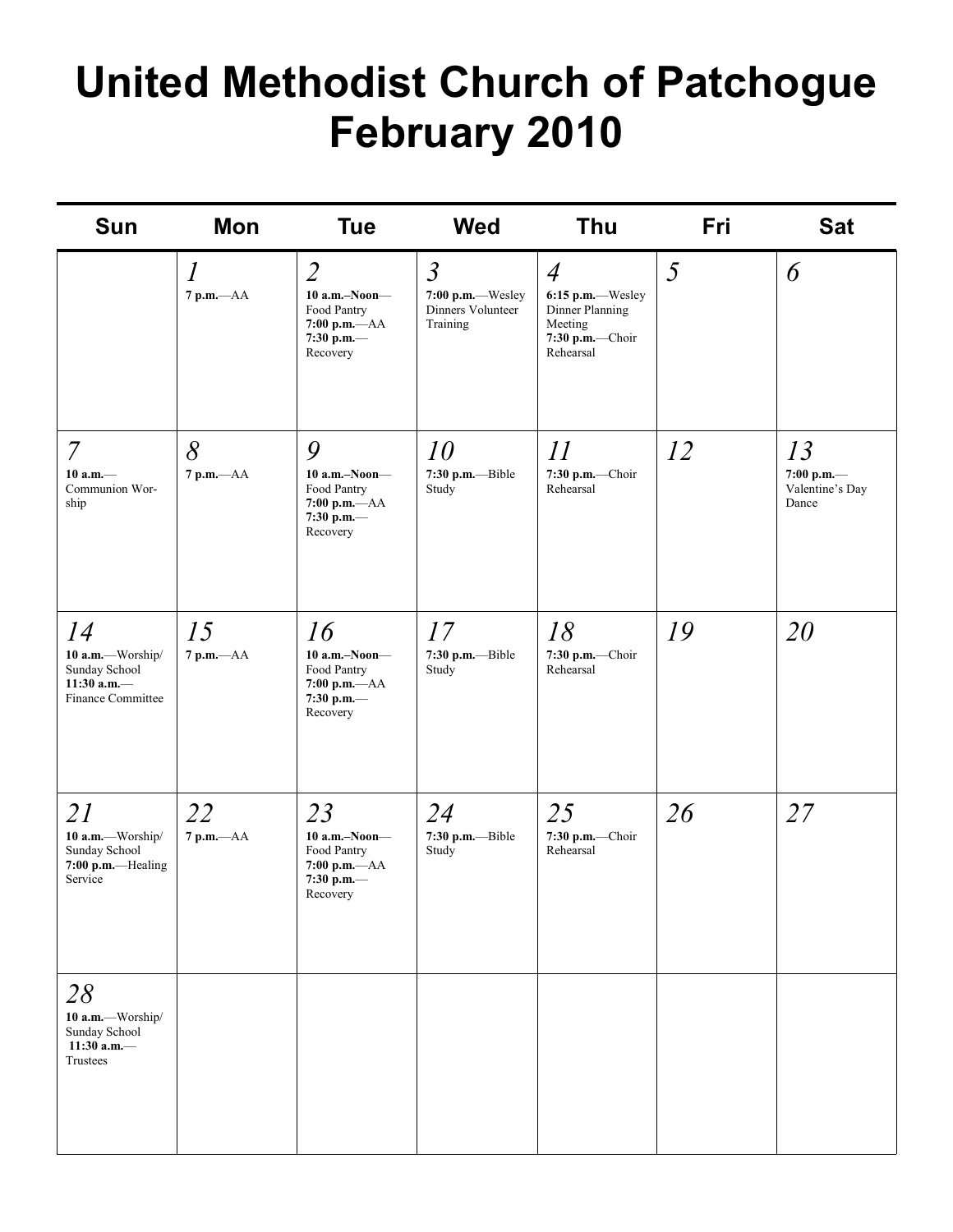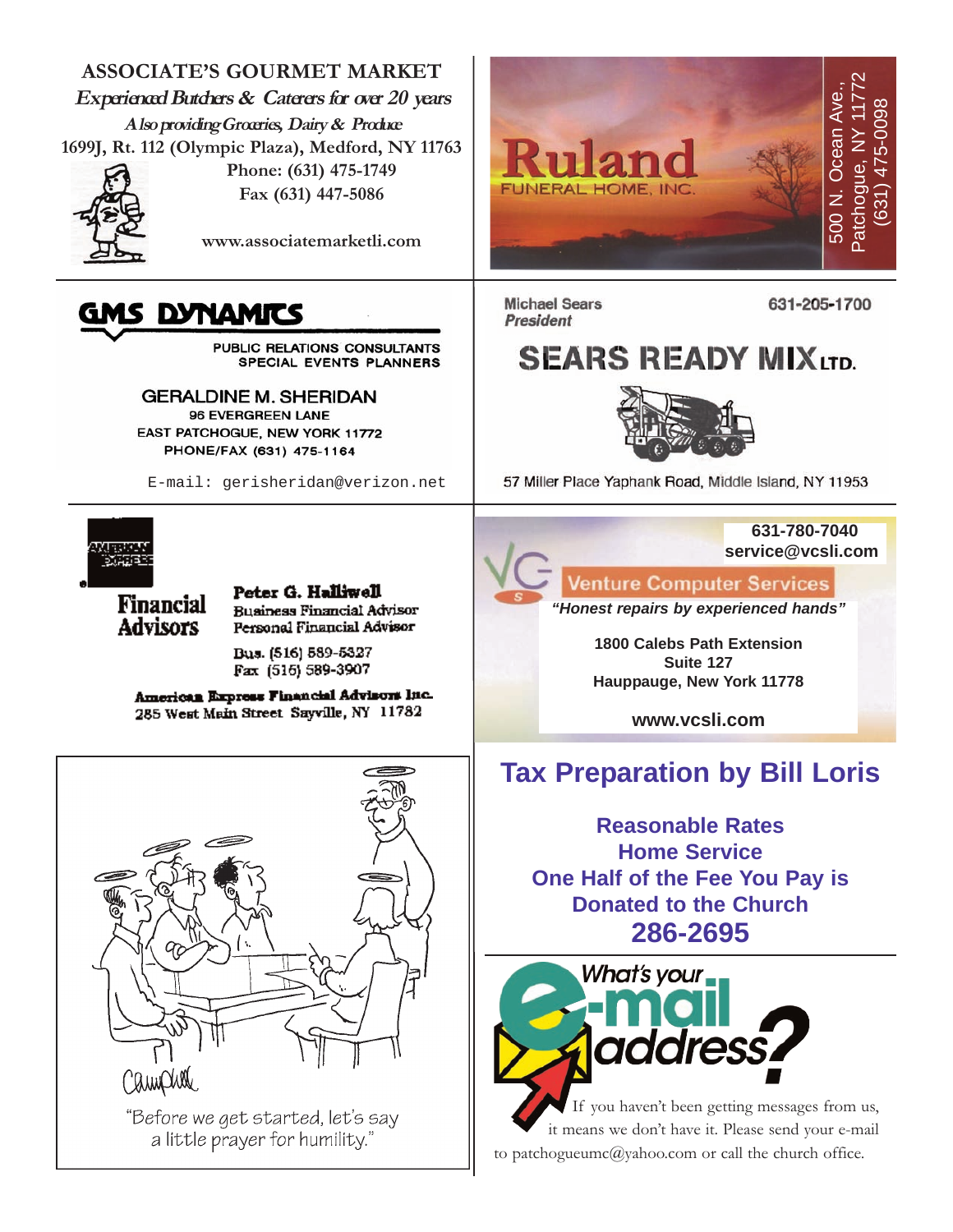#### UMC Haiti (from page 1)

UMCOR staff was expected to arrive in the Dominican Republic sometime over the weekend. The agency's emergency response efforts will be coordinated with a variety of partners, including Church World Service, Action by Churches Together, Global Medic, Muslim Aid and the Methodist Church of Haiti.

The Rev. Lloyd Rollins, a United Methodist pastor and former UMCOR executive who now works for the Washington-based International Relief and Development, was hoping to be in Haiti by Jan. 16.

He is part of a three-person team from his agency that will expand to about a dozen team members over the next two to three weeks."We're going in to participate in the early assessment, particularly with USAID and the U.N. organizations," Rollins said while awaiting a flight to the Dominican Republic at the Miami airport on Jan. 15. "We will be offering assistance to partner agencies in the relief stage, mostly in-kind donations. Then, we'll move into the longer-term issues."

Church World Service had two staff members arriving in Haiti, according to the Rev. John McCullough, a United Methodist who serves as its top executive. The agency has sent funds to local partners in Haiti. Another partner agency in the Dominican Republic is sending kits and blankets to Haiti from its warehouse in Santo Domingo, and will assist with getting other aid into Haiti.

Stop Hunger Now, the Raleigh, N.C.-based food organization, has become a focal point for gathering resources for Haiti, says the Rev. Ray Buchanan. "We've got a 747 (jet) full of aid to go out on Sunday," he added.

Buchanan, a United Methodist pastor, said Stop Hunger Now had shipped a million and a half packaged meals to Haiti in the last two months. Their three local partners in that endeavor "have been using our meals already to feed earthquake victims."

United Methodists in Virginia are setting up "packaging events" to stockpile more meals, he reported, and the denomination's Mississippi Conference is arranging for every district to hold packaging events throughout 2010 for Haiti relief.

"The church is responding in a wonderful way, showing initiative to make sure something happens," Buchanan said.

Although it is too early to send volunteer teams, UMCOR is encouraging church members to collect health kits for distribution in Haiti.

UMCOR Sager Brown is coordinating a shipment of health kits to provide individuals with basic necessities. Instructions for assembling and shipping health kits are available here.

Gifts to support UMCOR's Haiti Relief efforts can be made to Haiti Emergency, UMCOR Advance #418325. Checks can be made to UMCOR with "Advance #418325 Haiti Emergency" in the memo line. Checks can be put in the church's offering plate or mailed to: UMCOR, PO Box 9068, New York, NY 10087. The entire amount of each gift will be used to help the people of Haiti.

*—Linda Bloom, United Methodist News Service*

#### Sam Dixon, UMCOR Leader and 2nd Aid Worker Die in Haiti

The Rev. Sam Dixon came to Haiti to make life better for the poor and afflicted.

As the leader of the United Methodist Committee on Relief, Dixon traveled the world assisting Indonesians whose homes were washed away by the tsunami, Africans whose crops had withered under unrelenting drought and Americans needing shelter after tornadoes destroyed their neighborhoods.

So it came as a shock Jan. 16 when, after four days when hopes dimmed and were raised again with reports of his survival, church workers learned that Dixon died of injuries received after being buried in the rubble of a collapsed hotel following the Jan. 12 earthquake in Haiti.

"He lived his life following the commandments of Jesus to feed the hungry, care for the sick, and love the least of these—all over the world," said United Methodist Bishop Janice Riggle Huie of Houston, UMCOR's president.

Dixon was attending meetings in Port-au-Prince when the earthquake struck Haiti. He was one of six staff from two different relief agencies who were at the Montana Hotel when it collapsed. Four people in that group were rescued from the rubble of the hotel late on Jan. 14.

Dixon died before rescuers could free him, contrary to earlier reports from church leaders that he was pulled out of the wreckage alive. Another United Methodist colleague who was with him, the Rev. Clinton Rabb, also died of his injuries on Jan. 17.

#### **—Linda Bloom, UMNS**